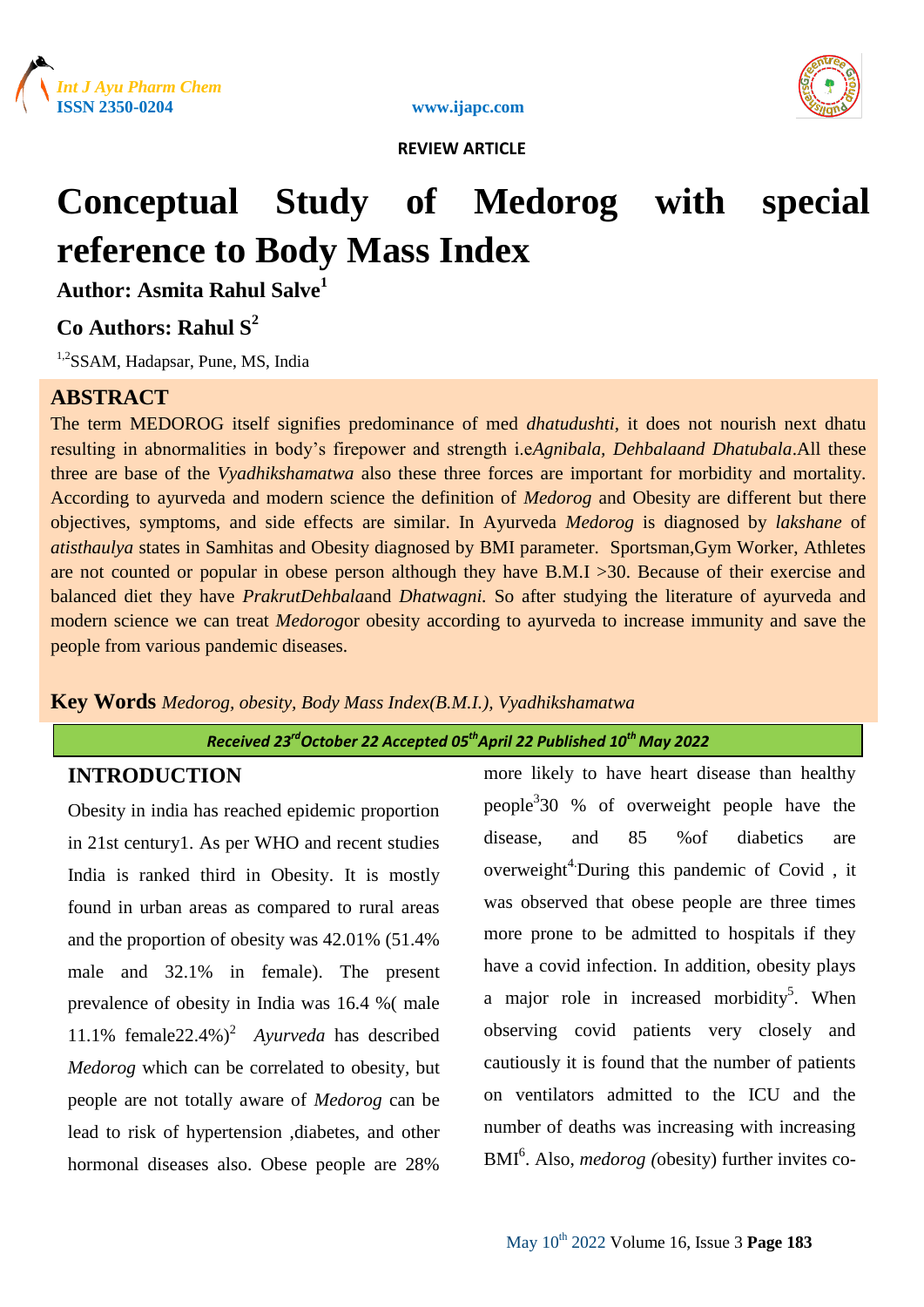



#### **ISSN 2350-0204 www.ijapc.com**

#### **REVIEW ARTICLE**

morbidities like *Prameh* (Diabetes), *Hrudrog*  (Hypertension), etc. But the question that comes to mind is whether every person with high BMI is obese? No, they don't. Because of their diet and exercise, they have prakrut Agni and most important the strong immunity they always look fit and healthy. Some experts and scientists have called for physical fitness during this pandemic because physical fitness decreases the severity of covid 19 [4]. So in order to know the role and causation behind it, it was important to study the *Medorog* according to *Ayurveda* and Obesity as per modern science and to plan the solution accordingly.

#### **Materials and methods:-**

Study of Medorog according to Ayurveda –

The definition of *Medorog* is explained in Samhitas like *Charak Samhita, Bhavprakash,* and *Madhavnidan Medorog* is defined as a person who has pendulous buttocks, abdomen, breast img no.3 and suffers from deficient metabolism and energy due to excessive increase of excessive fat and muscles $^{11,15,16}$ .

In *Charak Samhita Sutrasthan*<sup>2</sup> there is a description of an *ashtaunindit* (8 despicable) person. Highly obese is one of them. This shows eight defects in the body.

- 1. Shortening of life span
- 2. Hampered
- 3. Difficulty in sexual
- 4. Debility
- 5. . Foul smell
- 6. . Hunger
- 7. Excessive thirst

#### **Hetu of Medorog**

According to *Charak Samhita sutrasthan* <sup>11</sup>;Charak Vimansthan<sup>12</sup>; MadhavNidan <sup>7</sup> and *Bhavprakash*<sup>15</sup> , *Meda* ( fat deposit) increased in the body due to lack of physical exercise(*Avyayamad)*, sleeping during day time(*Diva swapnad)*, consuming food which increases *Kaphadosha(Shleshmaahar,)*, ingestion of excess fat/ oil and substance that are predominantly sweet in taste(*Madhur rasa)* and lack of mental work and a genetic disorder(*Beej swabhav)* Table no.1 .

#### **Samprapti of Medorog:**

Samprapti of *Medorog* is explained *in Charak Samhita,MadhavNidan*, and *Bhavpraksh* said that all the channels supplying nutrients to other tissue get blocked by *med dhatu...*So, further tissue is not properly formed and only *Medas* get accumulated in channels. Therefore, the patient becomes weak and unable to perform any type of function.

### **Lakshana of Medorog: Table no 2**

May 10th 2022 Volume 16, Issue 3 **Page 184** As per *Charak Samhita*<sup>11</sup> ; *MadhavNidan* <sup>16</sup> the patient suffers from shortening of life, over sweating, mild dyspnoea, thirst, drowsiness, excess sleep, moaning due to overweight, body pain, excess appetite, the offensive smell from the body, incapability to work, incapability to participate in sexual intercourse. *Medas* are situated in all the living organism in the abdominal wall and that is why they also suffered from an enlarged central part of the body $\frac{\text{img}}{\text{no }3}$ . *Bhavprakash*<sup>15</sup> explained some other diseases like *Twacha rog* (skin disease), *Bhagandar*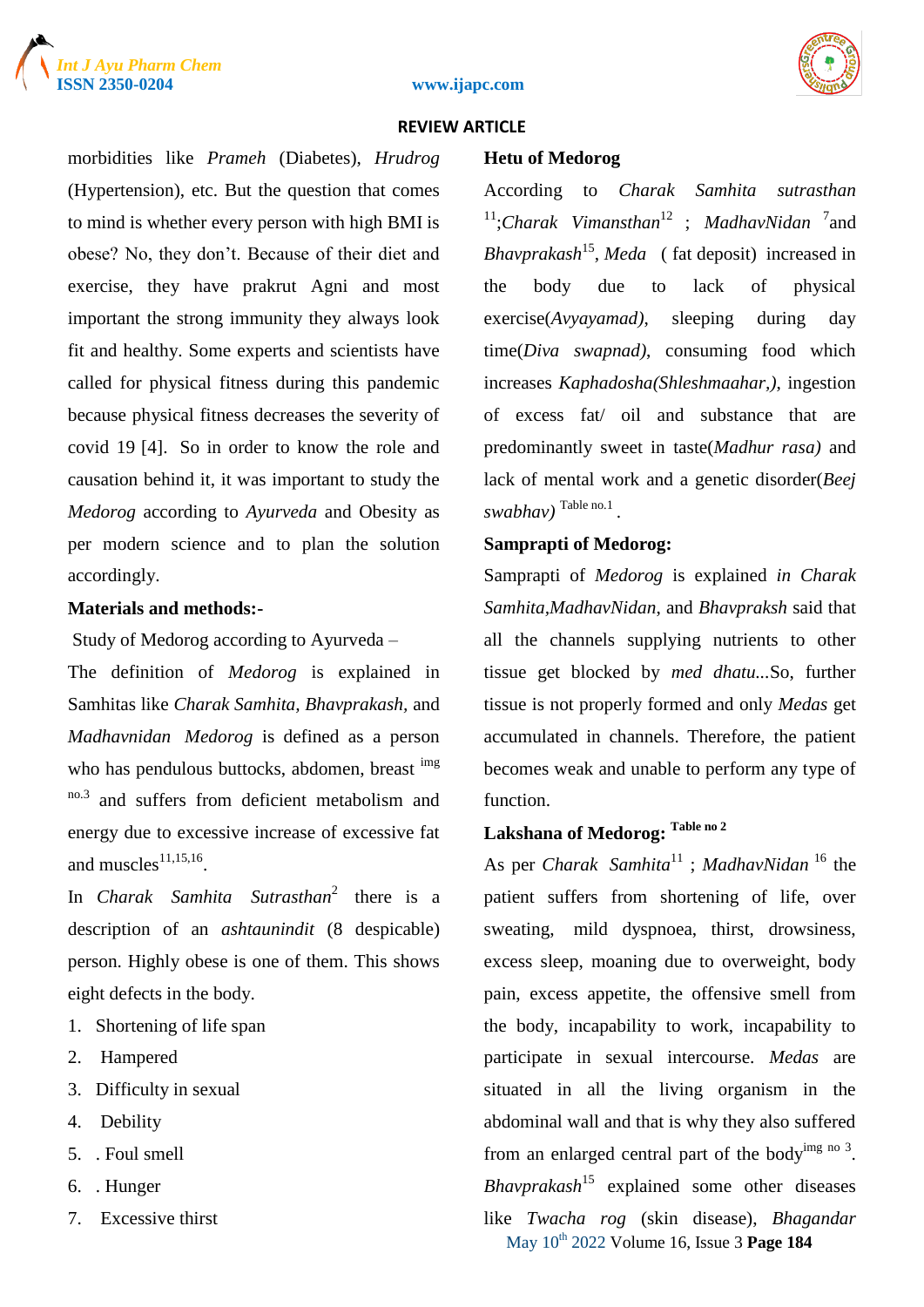



#### **ISSN 2350-0204 www.ijapc.com**

#### **REVIEW ARTICLE**

(fistula in ano),*Jwar*( fever), *Atisar*  (diarrhea),*Prameh*( diabetes), *Arsha,*(hemorrhoids), *Shleepad(*filariasis), *Granthi*( lipomas),*Kamala*( jaundice), and growth of microorganism due to offensive odor of sweat and *medas* afterward which become  $complicated<sup>12</sup>$ 

### **Literature Study according to Modern Science:-**

Obesity is traditionally defined as an increase in body weight that was greater than 20% of individuals ideal weight. The definition of obesity and overweight is based on the ratio of height and weight and abdominal circumference i.e. Body Mass Index (BMI)<sup>7</sup>.

### BMI defines obesity =  $Kg/m^2$

Kg= weight of person

 $m =$  square of the height of person

Normal weight= 8.9- 24.9

overweight  $= 25 - 29.9$ 

```
obese = above 30
```
Obesity is an abnormal accumulation of fat in adipose tissue depots of the subcutaneous tissue and mesenteries, as well as a number of other important sites associated with the connective tissue capsule and septa of many abdominal and thoracic viscera further, leads to another chronic disease  $2.8$ .

**Nine most common causes of obesity: (**Table no.1)

- 1. Physical inactivity
- 2. Overeating
- 3. Genetics
- 4.A diet high in simple carbohydrates
- 5.Frequency of eating
- 6 .Medication
- 7.Psychological factors

8.Disease like hypothyroidism.

| Table 1 Comparison of causes of Medorog and Obesity |                                     |
|-----------------------------------------------------|-------------------------------------|
| Causes of Medorog <sup>11,12,15,16</sup>            | Causes of Obesity <sup>8.9.10</sup> |
| Atisampurnad                                        | Overeating                          |
| (Overeating)                                        |                                     |
| <b>Avyayamad</b> (Physical                          | Physical inactivity                 |
| inactivity)                                         |                                     |
| Diva swapnad                                        | Sleeping during day                 |
|                                                     |                                     |
| Shleshmaahar, madhurras                             | Fatty diet and diet high in         |
|                                                     | simple carbohydrates                |
| Beej swabhav                                        | Genetic                             |
|                                                     |                                     |

Some causes like medication and disease like hypothyroidism are not particularly mentioned in *Ayurveda.*

#### **Pathogenesis of obesity:-**

Food intake and energy expenditure must be balanced to maintain healthy body weight. This balance is kept by the central nervous system which controls feeding behavior and energy metabolism by Appetite stimulating neurons and Appetite suppressing neurons<sup>9</sup>. Low body fat content increases feeding and more energy preservation, whereas high body fat suppresses appetite and promotes energy expenditure. Two hormones are involved Leptin secreted by adipose tissue and Insulin secreted by the pancreas. Leptin is directly proportionate to body fat. Obesity is most commonly associated with chronic low leptin activity which stimulates the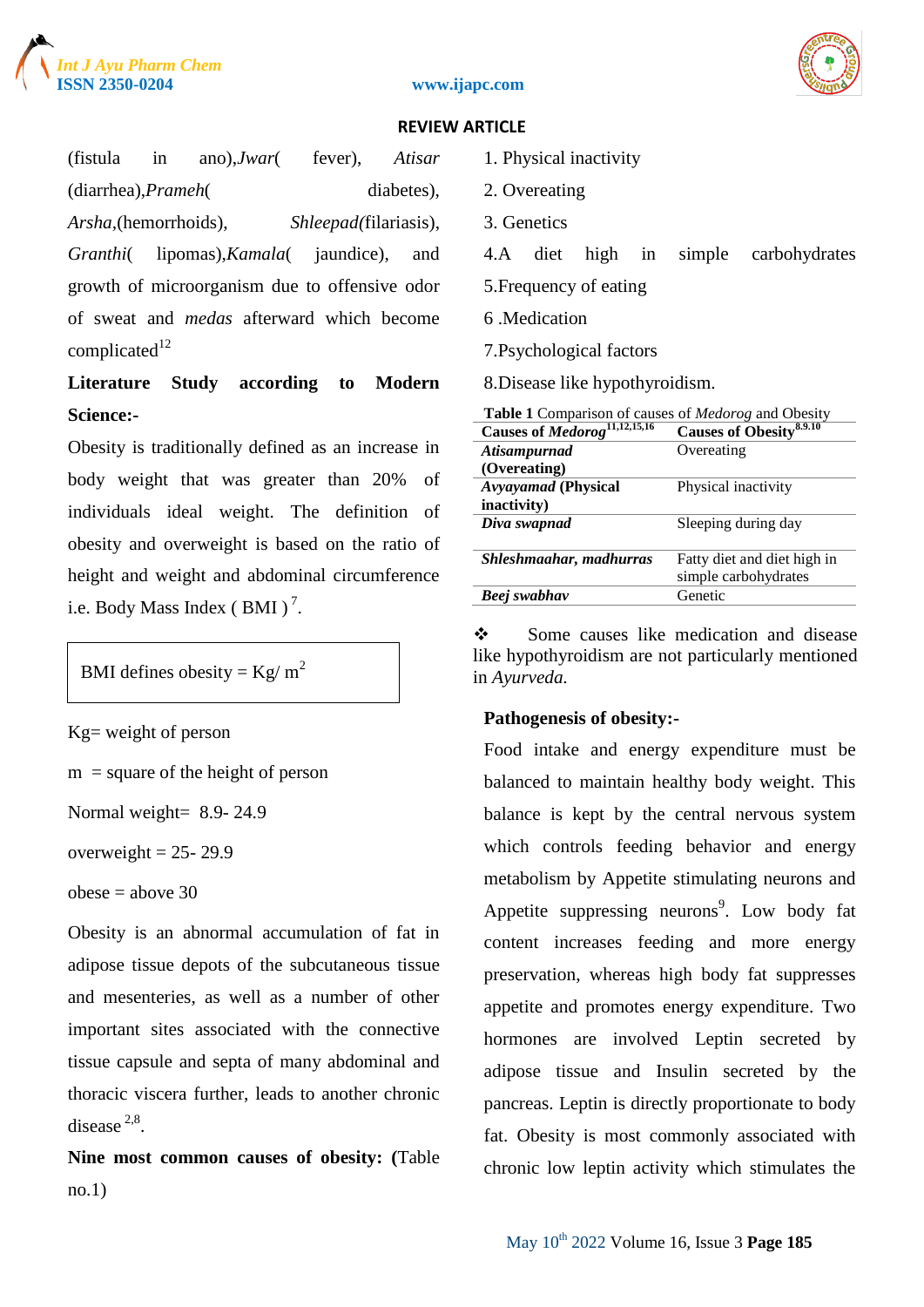



| brain thinking as the body is always starved. This                                               | 5. Infertility                                                                                 |
|--------------------------------------------------------------------------------------------------|------------------------------------------------------------------------------------------------|
| lead to excess eating and energy storage as fat                                                  | 6. Irregular Periods                                                                           |
| <b>Signs and Symptoms of obesity:</b> (Table no.2)                                               | 7. Nonalcoholic fatty liver                                                                    |
| BMI > 30                                                                                         | 8. Sleep apnea.                                                                                |
| Fat distribution around the waist shaped obesity                                                 | Obesity also affects the quality of life and leads                                             |
| have less than the ratio for apple-shaped.                                                       | to psychological problems such as depression,                                                  |
| Anatomic difference in a fat deposition:                                                         | low self-esteem shame, and self-isolation <sup>8,9,10</sup> .                                  |
| Table 2 Comparison of symptoms of Medorog and Obesity<br>Symptoms of Medorog <sup>11,15,16</sup> | Table 3 Comparison of complications of Medorog and<br><b>Symptoms of Obesity</b> <sup>10</sup> |
| Ayurhas (Shortening of life)                                                                     | <b>Slomphicationlife</b><br><b>Complication of</b>                                             |
| Kruchhavyavayata (Incapability to intercourse)                                                   | $\overline{\text{Obesity}}^{8,9,10}$<br><b>Medoatog</b> ity to intercourse                     |
| Daurbalya (Incapability to work)                                                                 | Diabetes<br><b>Proundbidity</b> to work                                                        |
| Daurgandhya (Offensive smell of body)                                                            | <b>Bifterluberyavelyatabody</b><br>Infertility                                                 |
| Atikshudha                                                                                       | Skin disease<br><b>Kusettia</b> e hunger                                                       |
| Atipipasa (Excessive thirst)                                                                     | <b>Excessorations disease</b><br>like<br>Visarpa, Bhagandar,                                   |
| <b>Swedabadh (Excessive sweating)</b>                                                            | <b>Excessive sweating</b>                                                                      |
| <b>Shwas</b> (Dyspnea)                                                                           | <b>Jyggge</b> AtisaraXrsha, Shleepad, Apachi, Kamala                                           |
| Medastubhutanamudare (Fat saturation at abdomen)                                                 | Fat saturation at abdomen<br>are explained as <i>apadravya</i> in <i>Bhavprakash</i> are       |
| ❖<br>But BMI criteria which decides obesity is not                                               | only explained in Avurveda <sup>15</sup>                                                       |

only explained in *Ayurveda* <sup>15</sup> *.*

 And some diseases like cancer, Osteoarthritis, cardiovascular disease are only explained in modern science<sup>9</sup>.



80-90% symptoms are similar in *Medorog*

**Image 1** Fat saturation and waist circumference<sup>23</sup>

**Obesity-related health problems:** (Table no 3)Increasing fat saturation and waist circumference (Image. no 1) leads to some health problem like

1.Cancer

2.Cardiovascular disease

explained in the *Samhitas*.

and Obesity

- 3. Diabetes type II
- 4.Osteoarthritis



**Image 2 Muscles of bodybuilder**<sup>2</sup>



May 10th 2022 Volume 16, Issue 3 **Page 186**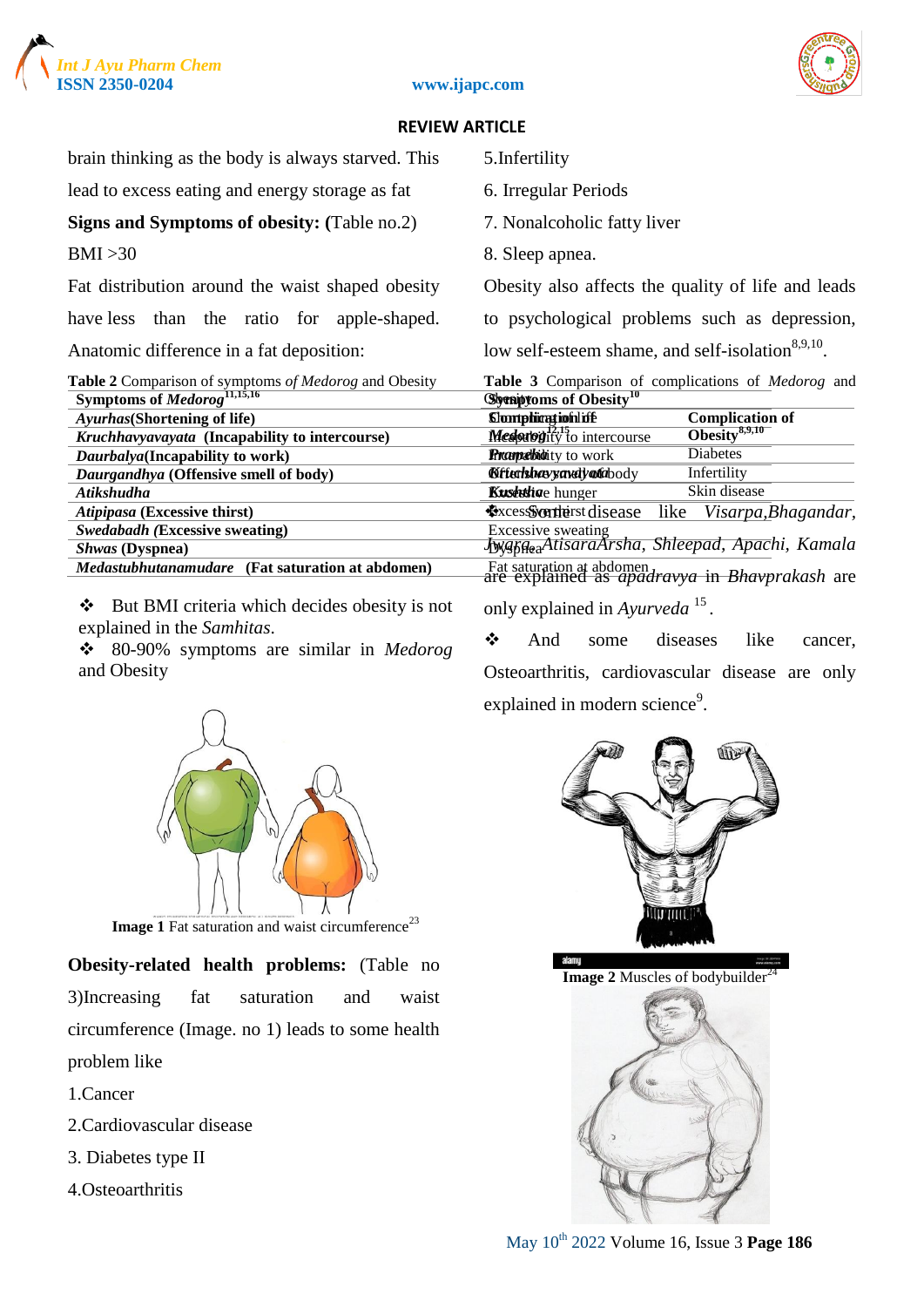



**Image 3 Pendulous fat in obese<sup>25</sup> DISCUSSION**

*Medorog* and Obesity have similar Causes, symptoms, and few complications. The pathogenesis of *Medorog* and Obesity is somewhat different. In *Medorog* it totally depends on *Agni Bala* and *Dosh Dhatu Bala* and in modern science, it is controlled by Central Nervous Syste<sup>m 9</sup>. But deposition of *Med* or Fat can be treated by treating *vikrut dosh, dhatu, and Agni.* Another important point of BMI is not applicable in some exceptional cases. Because every person having BMI above 30 is not looking obese they do not show pendulous buttock and breast always ((Image. no 3). Body builders have BMI above 30 but because of their muscle mass (Image. no 2), bone density and body composition they cannot count in obese person or unhealthy persons . Players need quickness, speed, strength, and agility so they need low body fat while increasing muscle mass. BMI may be high but the person may not have a greater disease risk because his weight is not the result of high body weight. In Maharashtra or in Indian wrestling competitions the tournaments are performed in mud and mat categories with 10 different weight groups, which include, 57kg, 61mmkg, 65kg, 70kg, 74kg, 79kg, 86kg, 92kg, 97kg. from these, some are overweight and have BMI >30 but still they healthy and  $fi^{t-21}$  BMI is an inaccurate measure of body fat content and does not take into account muscle mass, bone density, and overall body composition.BMI is commonly used by doctors to screen health problems stemming

from health issues as prevention or a risk assessment but it is not a diagnostic too $^{118}$  that means if you are a sprinter and fall into the overweight category chances are you are healthy till even though you have higher  $BM^{121}$ . Players, athletes, bodybuilders, wrestlers are overweight with BMI > 30 then also they are healthy persons because of their nutritious diet, their proper exercise, their *strong Agni, Dhatu, and Deh Bala* ((Image. no 2)*.* BMI is just a guideline, it can be a good guide but keep in mind that it does not take into account your body shape, muscle mass, body composition and fitness level. So it should not be followed as a hard and fast rule. No matter what your BMI is, make sure that you are healthy and have enough energy to perform your daily activities**.**

#### **CONCLUSION**

From the above study and discussion we can conclude that 80-90% *Medorog* and Obesity is similar. We cannot consider the person as *Medorogi* without symptoms of *Atisthaulya*  mentioned in *Samhitas.* By treating *Dhatu Agni* and *Dosha* we can treat *Medorog* and Obesity as per *Ayurvedic* treatment explained in *Ayurvedic Samhitas. Medorog* cannot be diagnosed only on the basis of BMI Criteria.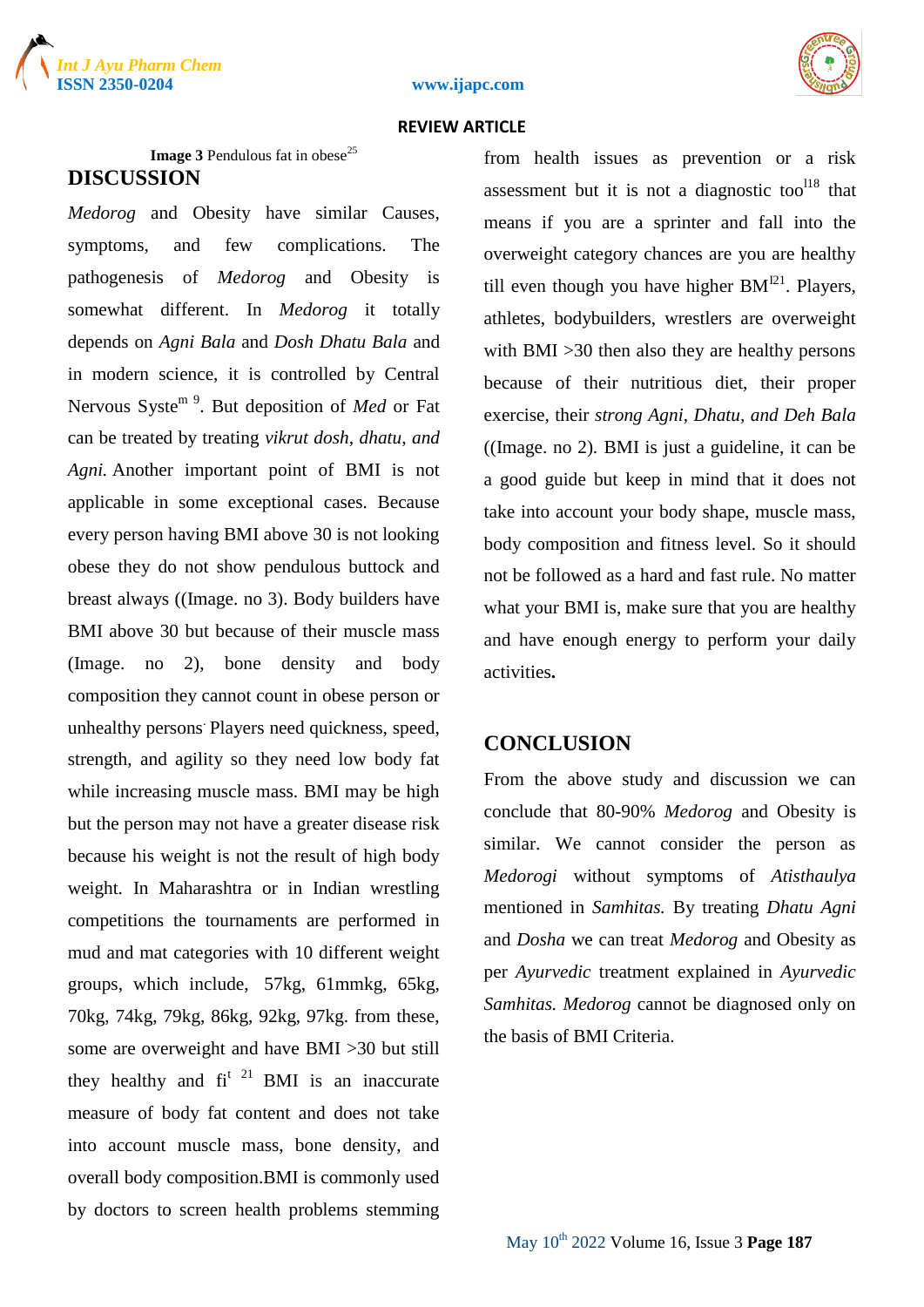





#### **References:**

1. https://en.wikipedia.org/wiki/Obesity\_in\_India 2. Obesity prevalence &determination among young adults, with special focus on normal weight obesity; a cross-sectional study, RujutaSachinHaday, RukmanManapurann, Department of community medicine, Seth GSMC & KEM Mumbai, Maharashtra, India.

3[.https://evidence.nihr.ac.uk/alert/being-](about:blank)

[overweight-or-obese-is-linked-with-heart-](about:blank)

[disease-e](about:blank)ven-without-other-metabolic-riskfactors/

4[.https://news.harvard.edu/gazette/story/2012/03/](about:blank) [the-big-setup/](about:blank)

5. The role of physical exercise and diet in the management of medorog reference novel coronavirus 19, International Journal of Research in pharmaceutical science 1585-1592,2020

6[.https://onlinelibrary.wiley.com/doi/full/10.1002](about:blank) [/jmv.26237](about:blank)

7. 22.https://openaccesspub.org/ipj/article/926

8.Obesity the disease, George A Bray Journal of medicinal chemistry49(14) 4001-4007,2006.:Scholar. Google.co.in

9. Obesity is a Chronic relapsing neurological disease GA Bray, International journal of obesity28(1,34-38,2004). Scholar.google.co.in

10.https://www.mayoclinic.org/diseases-

conditions/obesity/symptoms-causes/syc-20375742

11. Sharma PV.Charak Samhita with English Translation Vol-1, Reprint edition, Varanasi: ChaukhambaOrientalia, pg 145.

12 .Jadhavji TA. Charak Samhita with Ayurveda Dipika Commentary of Chakrapanidatta, Reprint edition, Varanasi: Chaukhabha Sanskrit Sansthanpg 270

13. JadhaviiTA.Charak Samhita with Ayurveda Dipika Commentary of Chakrapanidatta, Reprint edition, Varanasi: Chaukhabha Sanskrit Sansthanpg 269.

14. Jadhavji TA. Charak Samhita with Ayurveda Dipika Commentary of Chakrapanidatta, Reprint edition, Varanasi: Chaukhabha Sanskrit Sansthanpg 394.

15.SitaramB.BhavPrakash of Bhavmishra, Reprint edition, Varanasi, Chaukhamba Orientalia,pg144,145

16.UpadhyayY.MadhavnidanMadhukoshvyakhya , Vol 2 Reprint edition, Varanasi: Chaukhabha Sanskrit Sansthanpg 28,29.

17 Sharma PV.Charak Samhita with English Translation Vol-1, Reprint edition, Varanasi: Chaukhamba Orientalia;2008, pg 144

18. Researchgate.net, Anthropometric characteristics and body composition of Italian national wrestlers march2a2, Europian journal of sports science 12(2):145-151 DOI-

19.https//www.businessinsider.com why 400 pound sumo wrestlers do not suffer from obesity symptoms.

20. https//www.riversidecorparatewellness.com, weight body composition and sumo wrestlers thinking beyond the scale 09Apr.2019

21. www.punekar news.in, Home/Pune/schedule for 63rd Maharashtra Kesari wrestling competition announced.

May 10th 2022 Volume 16, Issue 3 **Page 188**